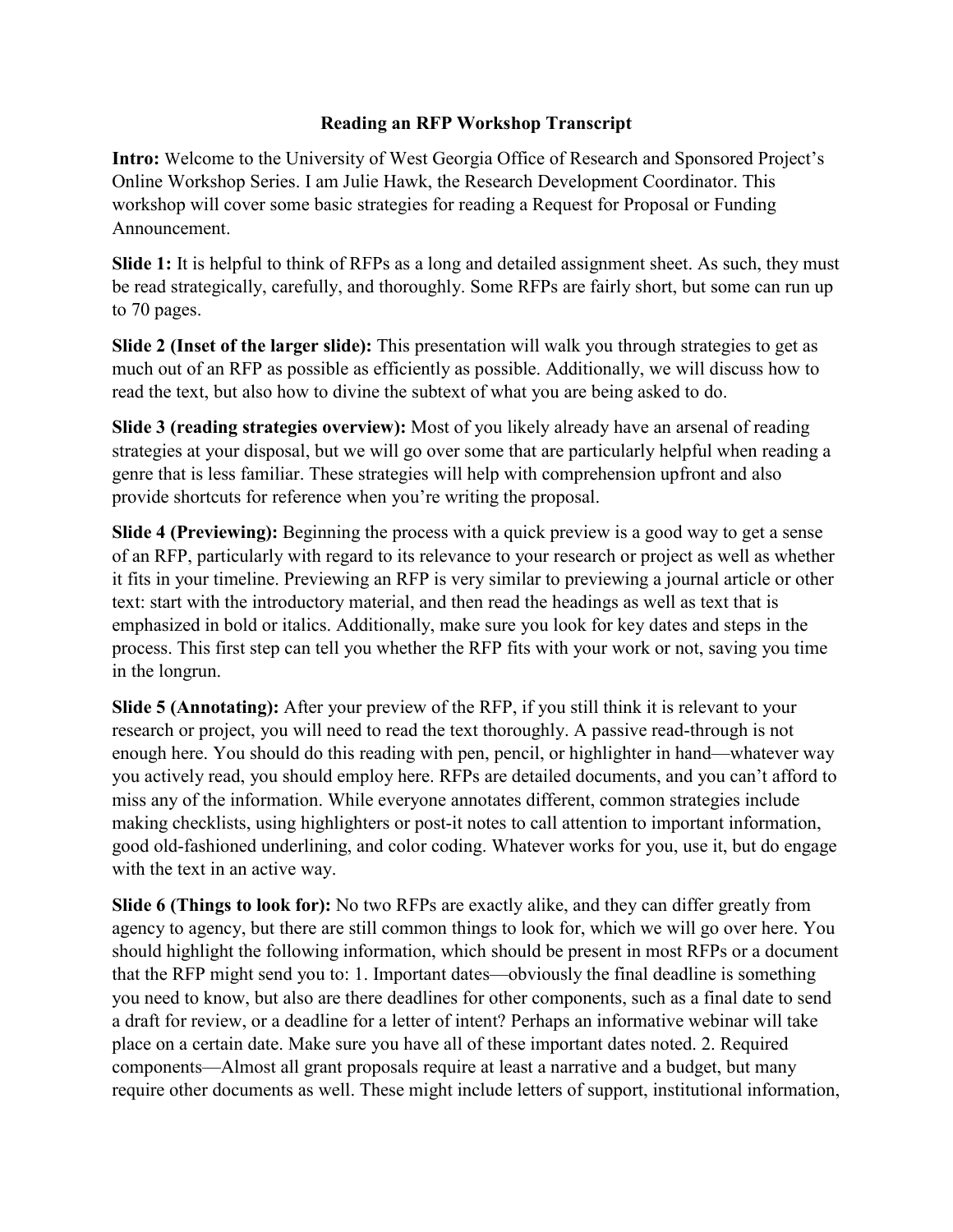CVs of the PI and co\_PIs, etc. You need to have a list of all of the needed documents so that you don't come up short at the last minute. 3. Constraints—make sure to note if there are any limiting constraints on who may apply. For example, some require a  $501(c)(3)$ , which we can work with, but that does require additional steps, as we have to work the UWG's Advancement office. Some require that the PI have a PhD or hold a certain rank. Some will require that during the grant period, you do not teach. You need to know upfront what the constraints are so that you don't waste time if you or the institution is not eligible for the grant or otherwise cannot adhere to the grant's guidelines. 4. Review Criteria—Knowing the review criteria is like seeing the rubric for an assignment before you complete it. It helps you tailor your proposal to the audience, making sure you hit on each of the important aspects that reviewers will be looking for. Most RFPs will give you some sense of review criteria, and government funders, especially, tend to be very specific and detailed with this information. The more familiar you are with that information, the better. 5. External links to follow—This one is an easy one to miss, but it is extremely important to follow any that they provide.

**Slide 7 (Links to Follow)**: There are several reasons why you should never ignore links provided by an RFP. Often there will be an FAQ that will answer questions you might have if you didn't follow the link. Alternatively, sometimes the actual application instructions are not included in the RFP and are, instead, located in another place. Again, you will have questions about how to proceed unless you follow this link. Often there are other documents to read in concert with the RFP. A good example of this is with any NSF education-focused grant. These RFPs always include an almost throw-away sentence telling you to refer to a document entitled Common Guidelines for Education Research. This document is longer than the RFP itself, and it contains information that can make or break a proposal. Without following that link, the proposal writer will not know the language that NSF expects you to speak in terms of the hierarchy of education research. Avoid the temptation to not click that external link! Finally, many RFPs offer a link that takes you to past successful grantees. Usually you will not get an entire sample application, though sometimes you do (NEH provides samples, for example). Often, though, you will get an abstract of the projects that were funded. Studying these can help you a great deal to think about the priorities of the granting agency, the rhetorical positioning of successful applicants, and where your project fits into the general funding landscape of the agency in question.

**Slide 8 (Proposal Requirements):** An RFP will give you the information you need with regard to all the requirements that you must meet for an application to be accepted. It is important that you make sure you are aware of each of these requirements.

**Slide 9 (Eligibility):** It is important to know that both you as the PI and the institution itself are eligible to apply for the grant. You need to know this as soon as possible so as not to waste time if eligibility is a problem. Many grantors require that grantees be a 501 c 3. Again, while UWG is not itself so categorized, we use the UWG Advancement office, which is a 501 c 3 to accept such funds. You need to know if this is required upfront, however, because the process is a little different when ORSP liaises with Advancement. Sometimes you might find an RFP for which IHEs are not eligible. Some education grants, for example, are meant for k-12 educators only, so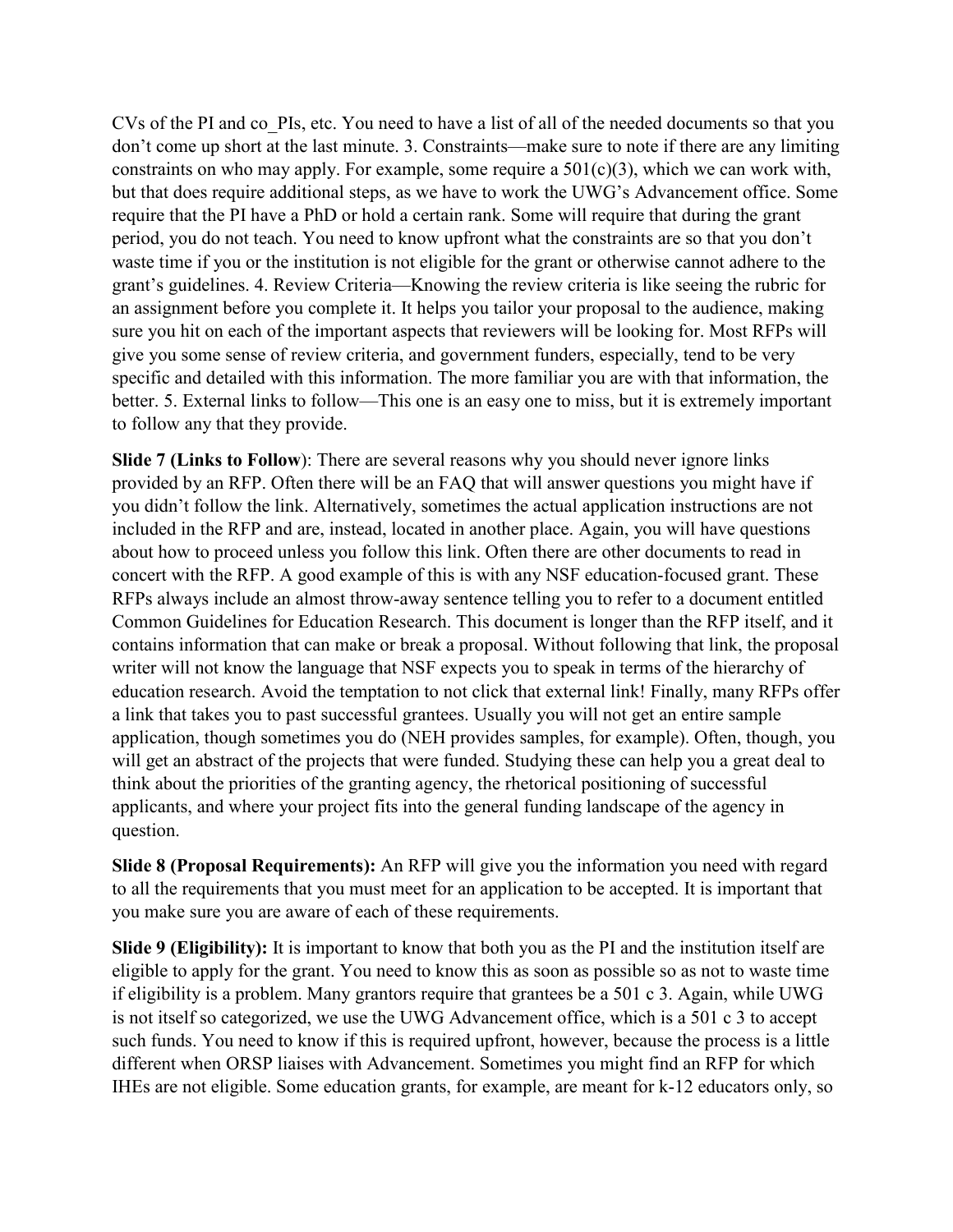this is an important thing to check for. You will also need to make sure you meet the requirements to be the Principle Investigator. Some grantors require a terminal degree, and some even require a tenure track or even tenured professor to be the PI. Co-PIs, too, can have limitations, though they are usually a bit looser than those for the PI.

**Slide 10 (Content and Format):** Some funders have very specific requirements on both content and format. While they can vary widely from funder to funder, it is very important to know to look for guidance in the RFP for both things.

**Slide 10 (Content—Approach):** Whatever the RFP asks you to provide in your completed proposal application, make sure that you provide all of that and nothing more. While there is no set list of what funders will ask for you to include in a proposal application, you can count on there being at least a narrative and a budget. Usually, the RFP will give you a length limit for the narrative, but not always. In the even that you don't have a length limit, typically we urge you to be succinct. However, for grants with large government funders such as NEH, ED, NSF, etc, proposals can run quite long, and you do want to use as much available length as possible without going even the slightest bit over the requirement. Other possible components include projct abstract, budget narrative or justification, letters of support, current and pending support, and CVs for all key project personnel. Finally, some funders will ask for these documents to all be uploaded as one PDF, whereas others have portals that utilize separate attachments. Often, the order you upload things matters a great deal as well, so be sure you look carefully for those kinds of instructions regarding the content.

**Slide 11 (Format):** In some cases, if you don't follow the formatting requirements to the letter, your proposal can be rejected without review. It is, therefore, imperative that you make sure you follow every instruction, no matter how insignificant you think it might be. Formatting requirements include (but are not limited to) length requirements, font size and type, allowable margin space, line spacing, allowability of tables, graphs, images, bulleted lists, and headings. When funders do include length requirements, those requirements can be in page counts, word counts, or character counts. In some cases, there is a portal that literally does not allow you to go over the limit, but more often, you have to make sure you have not exceeded the limit yourself. While the ORSP is here to help you in every way, including making sure that your formatting follows the instructions, the process will go much smoother and faster if you are clear on the formatting requirements from the beginning and plan accordingly.

**Slide 12 (Case Studies):** The following examples will help you get a sense of the range of things you might see in RFPs. This is by no means an exhaustive list, but it should be a good starting point for thinking through strategies for reading a variety of RFPs.

**Slide 13 (NSF):** NSF is one the most well-known government agencies, and they have opportunities for almost every discipline, but of course particularly for those in the STEM fields. NSF has seven directorates and, within those directorates, a myriad of programs and designations, some of which cross-cut several directorates. In short, the NSF landscape is a bit confusing, so if you're interested in an NSF grant in particular, spending time on their website is a good idea. Their RFPs do tend to look similar, though you need to use both the RFP and the